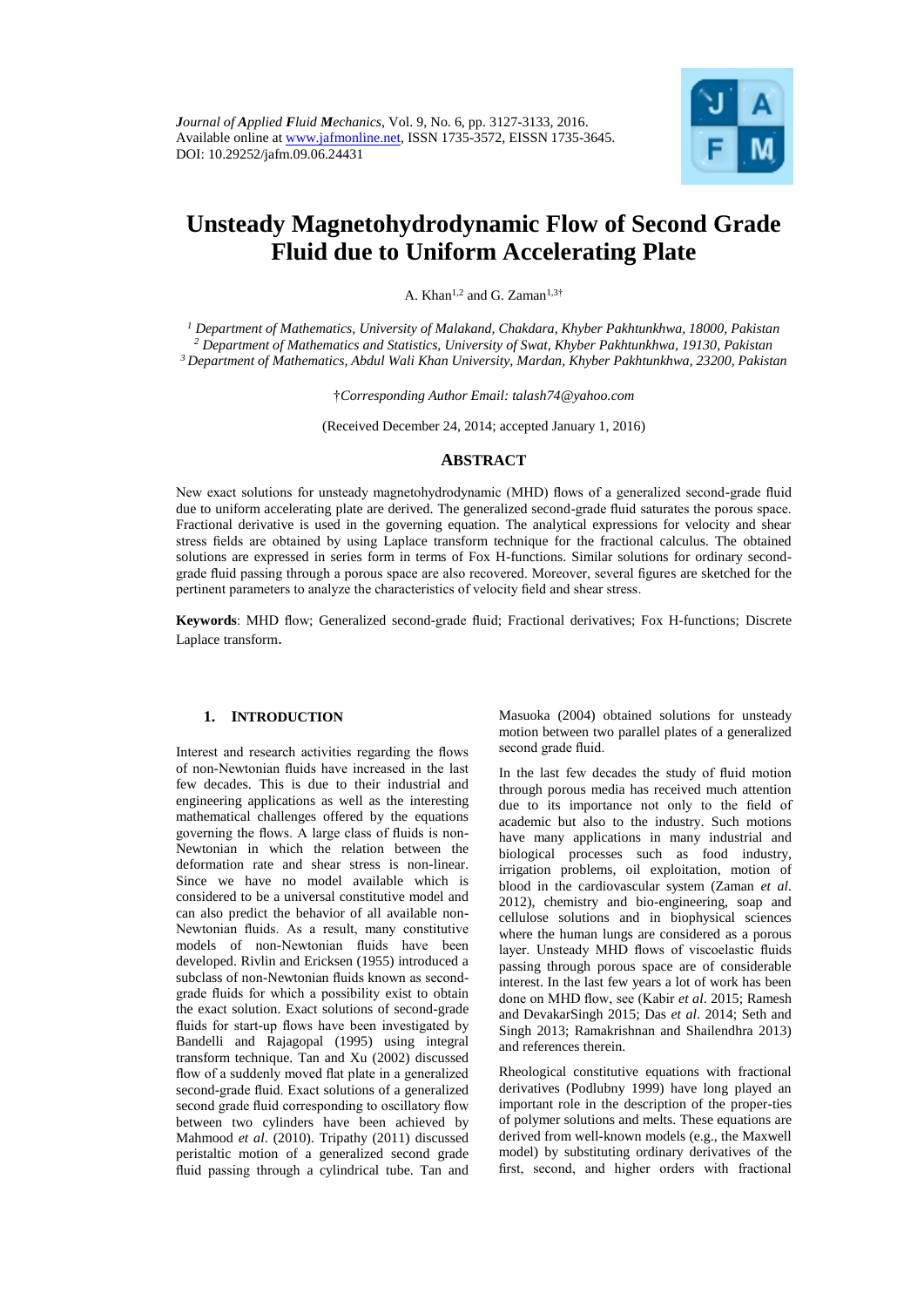derivatives of non-integer orders. In this way, the order of the derivative is related to a material parameter that can be associated with the degree of conversion as for the sol-gel transition. In some cases, it has been shown that constitutive equations employing fractional derivatives are linked to molecular theories. At least the modified viscoelastic models are appropriate to describe the behaviors of Xanthan gum and Sesbania gels.

According to the authors information up to yet no study has been done on the MHD flow of generalized second-grade fluid induced by uniform accelerating motion of the plate flowing through a porous space. Hence, our main objective in this note is to make a contribution in this regard. We take an incompressible MHD flow passing through porous space of a generalized second-grade fluid. Laplace transform method has been used for the fractional calculus to obtained exact solutions for the profiles of velocity field and the corresponding shear stress. The obtained solutions satisfies all the imposed initial and boundary conditions are expressed in terms of Fox-H function. Similar solutions for ordinary second-grade fluid are obtained as particular case of general solution. Finally, the effects of different parameters on the motion are analyzed graphically.

### **2. GOVERNING EQUATION**

The equation of continuity and momentum of MHD flow passing through porous space is given by Tan and Masuoka (2004)

$$
\nabla \mathbf{V} = 0; \qquad \rho \left( \frac{d\mathbf{V}}{dt} \right) = div \mathbf{T} - \sigma B_0^2 \mathbf{V} + \mathbf{R}, \tag{1}
$$

where  $V = (u, v, w)$  represents velocity vector, electrical conductivity and density of the fluid are represented by  $\sigma$  and  $\rho$  respectively,  $B_0$  is the magnitude of a uniform magnetic field, material time derivative is denoted by d/dt, Cauchy stress tensor is rep-resented by T, and R is the Darcy's resistance of the porous space.

For an incompressible generalized second-grade fluid the Cauchy stress tensor T is given by

$$
\mathbf{T} = \mathbf{S} - p\mathbf{I}, \quad S = \mu \mathbf{W}_1 + \alpha_1 \mathbf{W}_2 + \alpha_2 \mathbf{W}_1^2, \tag{2}
$$

where  $S$  and  $pI$  represents the extra stress tensor and the indeterminate spherical stress, the dynamic viscosity is denoted by  $\mu$ , normal stress moduli are represented by  $\alpha_1$  and  $\alpha_2$  and the kinematic tensors are  $W_1$  and  $W_2$  defined as

$$
\mathbf{W}_1 = \mathbf{L} + \mathbf{L}^T, \quad \mathbf{W}_2 = D_t^{\beta} \mathbf{W}_1 + \mathbf{W}_1 \mathbf{L} + \mathbf{L}^T \mathbf{W}_1, \quad (3)
$$

where L is the velocity gradient and  $D_t^{\beta}$  represents the operator for fractional differentiation whose order is β and is based on the Riemann-Liouville definition (Podlubny, 1999).

$$
D_a^b[g(a)] = \frac{1}{\Gamma(1-b)} \frac{d}{da} \int_0^a \frac{g(t)}{(a-t)^b} dt, 0 \le b < 1,
$$
 (4)

where the Gamma function is denoted by Γ(·). The model for an ordinary second-grade fluid can be obtained by putting  $β = 1$ . For the compatibility of this model with thermodynamics it is required that the material moduli should obey the following conditions

$$
\alpha_1 + \alpha_2 = 0, \quad 0 \le \alpha_1 \quad \text{and} \quad \mu \ge 0. \tag{5}
$$

For a second-grade fluid Darcy's resistance satisfies the following equation

$$
R = -\frac{\phi}{\kappa}(\mu + \alpha_1 \frac{\partial}{\partial t})\mathbf{V},\tag{6}
$$

where  $\kappa > 0$  and  $\phi(0 < \phi < 1)$  are the permeability and the porosity of the porous medium. For the following problem we consider the velocity field and an extra stress of the form

$$
\mathbf{V} = (u(y,t),0,0), \ \mathbf{S} = S(y,t)
$$
\n(7)

where  $u$  is the velocity taken in the x-direction. Substituting Eq. (7) into Eq. (2) and taking into account the initial condition

$$
S(y,0) = 0, \ y > 0,\tag{8}
$$

the fluid being at rest up to the time  $t = 0$ , we get

$$
S_{xy} = (\mu + \alpha_1 D_t^{\beta}) \partial_y u(y, t)
$$
\n(9)

where  $S_{yy} = S_{zz} = S_{xz} = S_{yz} = 0$  and  $S_{xy} = S_{yx}$ . The balance of linear momentum in the absence of body forces and pressure gradient is given by

$$
\partial_y S_{xy} - \sigma B_0^2 u - \frac{\phi}{\kappa} (\mu + \alpha_1 \frac{\partial}{\partial t}) = \rho \partial_t u(y, t), \quad (10)
$$

By putting *Sxy* from Eq. (9) into (10), we find the governing equation under the form

$$
\rho \partial_t u(y,t) = (\mu + \alpha_1 D_t^{\beta}) \partial_y^2 u(y,t) - \sigma B_0^2 u(y,t) - \frac{\phi}{\kappa} (\mu + \alpha_1 \frac{\partial}{\partial t}) u(y,t).
$$
 (11)

#### **3. STATEMENT OF THE PROBLEM**

We take an unsteady incompressible flow of homogenous and electrically conducting second-grade fluid bounded by a rigid plate at  $y = 0$ . The plate is taken normal to *y*-axis and the fluid saturates the porous medium  $y > 0$ . The electrically conducting fluid is stressed by a uniform magnetic field B0 parallel to the *y*-axis, while the induced magnetic field is neglected by choosing a small magnetic Reynolds number. Initially, both the plate and the fluid are at rest, and after time  $t = 0$ , it is suddenly set into motion by translating the flat plate in its plane, with a constant velocity A. The initial and boundary conditions of velocity field are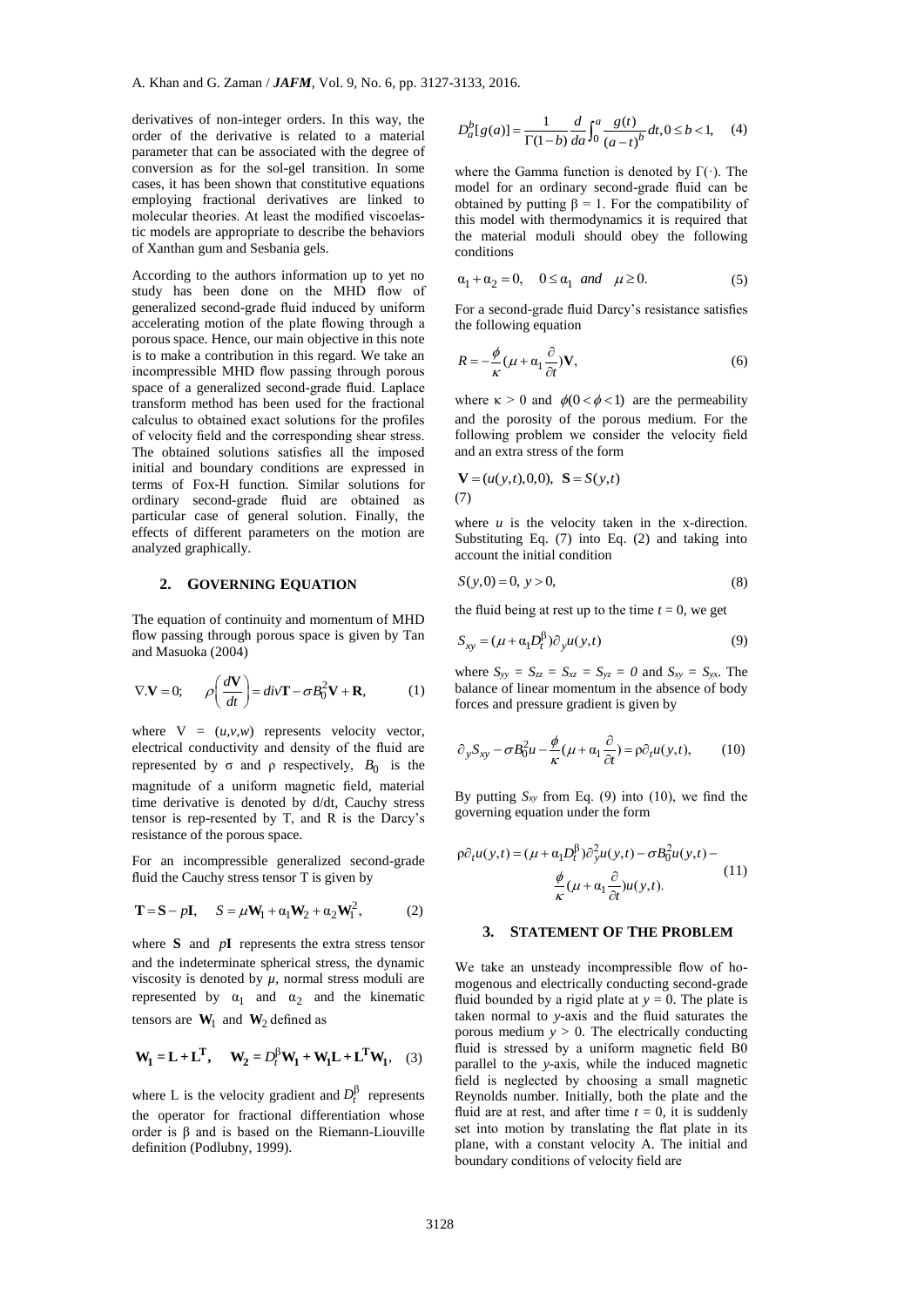$u(y,0) = 0, \quad y > 0,$  $u(y, 0) = 0, \quad y > 0,$ <br>  $u(0,t) = At, \quad t > 0,$  $u(0,t) = At, t > 0,$ <br>  $u(y,t), \partial_y u(y,t) \rightarrow 0 \text{ as } y \rightarrow \infty \text{ and } t > 0.$ (12)

## **4. CALCULATION OF VELOCITY FIELD**

Employing the non-dimensional quantities

$$
u^* = \frac{u}{U}, y^* = \frac{yU}{v}, t^* = \frac{tU^*}{v}, \alpha^* = \frac{\alpha_1 U^2}{\rho v^2},
$$
  

$$
A^* = \frac{A}{U}, \tau = \frac{S}{\rho U^2}, K = \frac{\kappa U^2}{\phi v^2}, M^2 = \frac{\sigma v B_0^2}{\rho U^2},
$$
 (13)

The dimensionless mark \* is omitted here for simplicity. Thus, the governing equations of dimensionless motion become

$$
\partial_t u(y,t) = (1 + \alpha D_t^{\beta}) \partial_y^2 u(y,t) - \frac{1}{K} (1 + \alpha \frac{\partial}{\partial t}) u(y,t)
$$
  

$$
M^2 u(y,t),
$$
 (14)

$$
\tau(y,t) = (1 + \alpha D_t^{\beta}) \partial_y u(y,t)
$$
 (15)

with the given conditions as  
\n
$$
u(y,0) = 0
$$
,  $y > 0$ ,  
\n $u(0,t) = At$ ,  $t > 0$ ,  
\n $u(y,t)$ ,  $\partial_y u(y,t) \rightarrow 0$  as  $y \rightarrow \infty$ , and  $t > 0$ . (16)

We apply the Laplace transform to Eq. (14) and using the Laplace transform formula for sequential fractional derivatives (Sneddon 1951)

$$
\overline{u}(y,q) = \int_0^\infty u(y,t)e^{-qt}dt, \quad q \ge 0.
$$
 (17)

Taking into account the corresponding initial and boundary conditions (16), we get the following differential equation

$$
\partial_y^2 \overline{u}(y,t) - \left(\frac{1 + \alpha q}{K(1 + \alpha q^{\beta})} + \frac{q + M^2}{1 + \alpha q^{\beta}}\right) \overline{u}(y,q) = 0, (18)
$$

$$
\bar{u}(0,q) = \frac{A}{q^2}, \quad q > 0,
$$
\n(19)

$$
\overline{u}(y,q), \partial_y u(y,q) \rightarrow 0
$$
 as  $y \rightarrow \infty$ , and  $q > 0$ . (20)

The solution of Eq. (18) satisfying the boundary conditions (19) is of the following form

$$
\bar{u}(y,q) = \frac{A}{q^2} \exp\left(-y \sqrt{\frac{((1+aq) + K(q+M^2))}{K(1+aq^{\beta})}}\right)
$$
\n(21)

To get the analytical solution for the velocity field and to avoid difficult calculations of contour integrals and residues, we apply the discrete inverse Laplace transform method [21], but first we need to express Eq. (21) in series form as

$$
\overline{u}(y,q) = \sum_{e_1=0}^{\infty} \sum_{f_1=0}^{\infty} \sum_{g_1=0}^{\infty} \sum_{h_1=0}^{\infty} \sum_{r=0}^{\infty} \sum_{s=0}^{\infty} \frac{A\alpha^{h_1+r+s}}{e_1!f_1!g_1!h_1!}
$$
\n
$$
\times \frac{\Gamma(f_1 - e_1/2)\Gamma(g_1 - f_1)\Gamma(h_1 + f_1)\Gamma(r + e_1/2)}{r!s!\Gamma(e_1/2)\Gamma(-e_1/2)\Gamma(e_1/2)\Gamma(f_1)\Gamma(-f_1)}
$$
\n
$$
\times \frac{\Gamma(s - e_1/2)(-1)^{e_1+f_1+g_1+h_1+r+s}M^{2g_1}y^{e_1}}{K^{e_1/2-f_1}q^{-f_1-h_1-\beta r-s+2}}
$$
\n(22)

Applying the discrete inverse Laplace transform to Eq. (22), we get

$$
\overline{u}(y,q) = \sum_{e_1=0}^{\infty} \sum_{f_1=0}^{\infty} \sum_{g_1=0}^{\infty} \sum_{h_1=0}^{\infty} \sum_{r=0}^{\infty} \sum_{s=0}^{\infty} \frac{A\alpha^{h_1+r+s}}{e_1!f_1!g_1!h_1!}
$$
\n
$$
\times \frac{\Gamma(f_1 - e_1 / 2)\Gamma(g_1 - f_1)\Gamma(h_1 + f_1)\Gamma(r + e_1 / 2)}{r!s!\Gamma(e_1 / 2)\Gamma(-e_1 / 2)\Gamma(e_1 / 2)\Gamma(f_1)\Gamma(-f_1)}
$$
\n
$$
\times \frac{\Gamma(s - e_1 / 2)(-1)^{e_1 + f_1 + g_1 + h_1 + r + s} M^{2s_1} y^{e_1}}{K^{e_1 / 2 - f_1}\Gamma(-f_1 - h_1 - \beta r - s + 2)}
$$
\n
$$
\times t^{-f_1 - g_1 - h_1 - r - s + 1}.
$$

To get Eq. (23) in a more compact form we use the Fox H-function (Mathai 2010)

$$
u(y,t) = A \sum_{f_1=0}^{\infty} \sum_{g_1=0}^{\infty} \sum_{h_1=0}^{\infty} \sum_{r=0}^{\infty} \sum_{s=0}^{\infty} \frac{(-1)^{e_1+f_1+g_1+r+s}}{e_1!f_1!g_1!r!}
$$
  
\n
$$
\times \frac{M^{2g_1}y^{e_1}t^{-f_1-\beta r-s+1}\alpha^{r+s}}{s!K^{e_1/2-f_1}}
$$
  
\n
$$
\times H_{5,7}^{1,5} \left[ \frac{(1-g_1+f_1,0),(1-f_1,1)}{(1-s+e_1/2,0),(1-r-e_1/2,0)}
$$
  
\n
$$
\times H_{5,7}^{1,5} \left[ \frac{\alpha}{t} \begin{vmatrix} (1-f_1+e_1/2,0), (1+f_1,0) \\ (1-f_1+e_1/2,0), (1+f_1,0) \\ (1+e_1/2,0), (1-e_1/2,0) \\ (0,1), (f_1, \beta r+s-1,-1). \end{vmatrix} \right].
$$
  
\n(24)

To obtain Eq. (24), the following Fox H-function property is used

$$
H_{s,t+1}^{1,s} \left[ -\sigma \left| (1-a_1, A_1), \dots, (1-a_s, A_s) \right| \atop (1,0), (1-b_1, B_s), \dots, (1-b_t, B_t) \right]
$$
  
= 
$$
\sum_{r=0}^{\infty} \frac{\Gamma(a_1 + A_1 r) \dots \Gamma(a_s + A_s r)}{r! \Gamma(b_1 + B_1 r) \dots \Gamma(b_t + B_t r)} \sigma^r.
$$

#### **5. CALCULATION OF SHEAR STRESS**

To obtain the shear stress we apply the Laplace transform to Eq. (15), to obtain

$$
\overline{\tau}(y,q) = (1 + \alpha q^{\beta}) \partial_y \overline{u}(y,q).
$$
 (25)

Substituting  $\bar{u}(y,q)$  from Eq. (21), we get

$$
\overline{\tau}(y,t) = -\frac{A(1+\alpha q)}{q^2} \exp(-\sqrt{B}y)\sqrt{B}.
$$
 (26)

where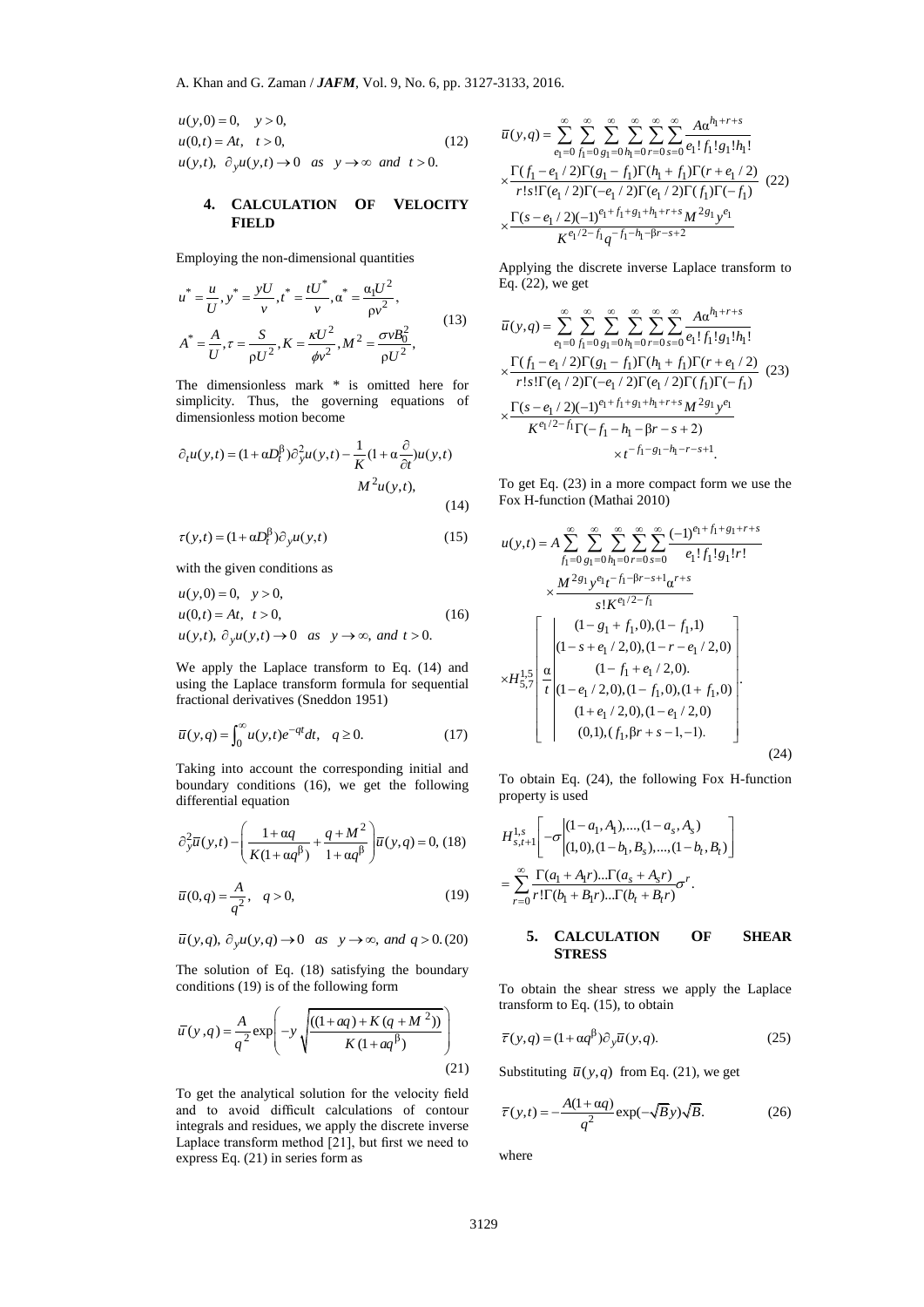A. Khan and G. Zaman / *JAFM*, Vol. 9, No. 6, pp. 3127-3133, 2016.

$$
B = \frac{(1 + \alpha q) + K(q + M^{2})}{K(1 + \alpha q^{\beta})}.
$$

To get a more compact form of  $\overline{\tau}(y,q)$ , we write Eq.

(26) in series form as

$$
\overline{\tau}(y,q) = \sum_{e_1=0}^{\infty} \sum_{f_1=0}^{\infty} \sum_{g_1=0}^{\infty} \sum_{h_1=0}^{*\ast} \sum_{r=0}^{\infty} \sum_{s=0}^{\infty} \frac{A}{e_1!f_1!g_1!}
$$
\n
$$
\times \frac{(-1)^{e_1+f_1+g_1+h_1+\zeta_1+r+s+1} \Gamma(f_1-e_1/2)}{h_1!i_1!j_1!k_1!l_1!m_1!r!s!K^{e_1/2-f_1-i_1+1/2}}
$$
\n
$$
\times \frac{(-1)^{h_1+k_1+l_1+m_1+r+s} \Gamma(g_1-f_1) \Gamma(h_1+f_1)}{\Gamma(e_1/2) \Gamma(-e_1/2) \Gamma(e_1/2) \Gamma(f_1) \Gamma(-f_1)}
$$
\n
$$
\times \frac{M^{2g_1+2j_1}y^{e_1} \Gamma(i_1+1/2) \Gamma(j_1+i_1) \Gamma(k_1+i_1)}{\Gamma(1/2) \Gamma(1/2) \Gamma(1/2) \Gamma(i_1) \Gamma(-i_1)}
$$
\n
$$
\times \frac{\Gamma(l_1-1/2) \Gamma(m_1-1/2) \Gamma(r+e_1/2) \Gamma(s+e_1/2)}{q^{-f_1-h_1-i_1-k_1} \Gamma(m_1-h_1-m_1-h_2-s+2}},
$$

where

$$
\begin{aligned} \sum_{i_1=0}^{**}&=\sum_{j_1=0}^{\infty}\sum_{k_1=0}^{\infty}\sum_{k_1=0}^{\infty}\sum_{m_1=0}^{\infty}\sum_{m_1=0}^{\infty},\\ \zeta_1&=i_1+j_1+k_1+l_1+m_1. \end{aligned}
$$

Taking the inverse Laplace to Eq. (27), we get

B = 
$$
\frac{(1+αq)+K(q+M^2)}{K(1+αq^3)}
$$
  
\nTo get a more compact form of  $\bar{r}(y,q)$ , we write  
\n(A) in series form as  
\n $\bar{r}(y,q) = \sum_{n=0}^{\infty} \sum_{j=0}^{\infty} \sum_{n=0}^{\infty} \sum_{n=0}^{\infty} \sum_{n=0}^{\infty} \sum_{n=1}^{\infty} \sum_{j=1}^{\infty} \sum_{n=0}^{\infty} \frac{A}{n!f_1!g_1!}$   
\n $\sum_{n=0}^{\infty} \sum_{j=0}^{\infty} \sum_{n=0}^{\infty} \sum_{n=0}^{\infty} \sum_{n=0}^{\infty} \sum_{n=0}^{\infty} \sum_{n=1}^{\infty} \sum_{n=1}^{\infty} \frac{A}{n!f_1!g_1!}$   
\n $\sum_{n=0}^{\infty} \sum_{j=1}^{\infty} \sum_{n=0}^{\infty} \sum_{n=0}^{\infty} \sum_{n=0}^{\infty} \sum_{n=1}^{\infty} \sum_{n=1}^{\infty} \frac{A}{n!f_1!g_1!}$   
\n $\sum_{n=0}^{\infty} \sum_{n=0}^{\infty} \sum_{n=0}^{\infty} \sum_{n=0}^{\infty} \sum_{n=0}^{\infty} \sum_{n=1}^{\infty} \sum_{n=1}^{\infty} \sum_{n=1}^{\infty} \sum_{n=1}^{\infty} \sum_{n=1}^{\infty} \sum_{n=1}^{\infty} \sum_{n=1}^{\infty} \sum_{n=1}^{\infty} \sum_{n=0}^{\infty} \sum_{n=1}^{\infty} \sum_{n=1}^{\infty} \sum_{n=0}^{\infty} \sum_{n=1}^{\infty} \sum_{n=0}^{\infty} \sum_{n=0}^{\infty} \sum_{n=0}^{\infty} \sum_{n=0}^{\infty} \sum_{n=0}^{\infty} \sum_{n=1}^{\infty} \sum_{n=0}^{\infty} \sum_{n=1}^{\infty} \sum_{n=1}^{\infty} \sum_{n=0}^{\infty} \sum_{n$ 

Finally, using Fox H-function to get the stress field as

$$
\overline{\tau}(y,q) = \sum_{e_1=0}^{\infty} \sum_{f=0}^{\infty} \sum_{g_1=0}^{\infty} \sum_{r=0}^{**} \sum_{s=0}^{\infty} \frac{A y^{e_1}}{e_1! f_1! g_1! i_1! j_1!}
$$

$$
\times \frac{(-1)^{e_1+f_1+g_1+\zeta_1+r+s+1}}{k_1! l_1! m_1! r! s! M^{e_1/2-f_1-i_1+1/2}}
$$

$$
\times \frac{t^{-f_1-i_1-k_1-\beta l_1-m_1-\beta r-s+1}}{\alpha^{-k_1-l_1-m_1-r-s} K^{e_1/2-f_1-i_1+1/2}} \times H_{10,12}^{1,10}
$$
\n
$$
\begin{bmatrix}\n[-i_1+3/2,0), (1-j_1+i_1,0), (1-k_1-i_1,0), \\
(1-j_1,1), (1-s+e_1/2,0), (1-r-e_1/2,0), \\
(-m_1+3/2,0), (1-g_1+f_1,0), \\
(1-j_1+e_1/2,0), (1-l_1+1/2,0), \\
(1/2,0), (1-i_1,0), (1+i_1,0), (1-e_1/2,0), \\
(1+f_1,0), (1-e_1/2,0), (1/2,0), (1/2,0), \\
(1+e_1/2,0), (1-f_1,0), (0,1), \\
(f_1+i_1+k_1+\beta l_1+m_1+\beta r+s-1,-1).\n\end{bmatrix}
$$
\n(29)

## **6. LIMITING CASES**

(27)

By putting  $β \rightarrow 1$  in Eqs. (24) and (29), we get the velocity field and associated shear stress of an ordinary second-grade fluid ordinary second-grade fluid

$$
\overline{\tau}(y,q) = \sum_{e_1=0}^{\infty} \sum_{f_1=0}^{\infty} \sum_{g_1=0}^{\infty} \sum_{r=0}^{\infty} \sum_{s=0}^{\infty} \frac{(-1)^{e_1+f_1+g_1+r+s}}{e_1!f_1!g_1!}
$$
\n
$$
\times \frac{M^{2g_1}y^{e_1}t^{-f_1-r-s+1}\alpha^{r+s}}{s!k^{e_1/2-f_1}}
$$
\n
$$
\times H^{1,5}_{5,7} \left[ \frac{\alpha}{t} \begin{vmatrix} (1-g_1+f_1,0),(1-f_1,1), & (1-s+e_1/2,0), (1-r-e_1/2,0) \\ (1-f_1+e_1/2,0), (1-r-e_1/2,0) \\ (1-e_1/2,0), (1-f_1,0), (1+f_1,0) \\ (1+e_1/2,0), (1-e_1/2,0), \\ (0,1), (f_1+r+s-1,-1). \end{vmatrix} \right]
$$
\n
$$
\overline{\tau}(y,q) = \sum_{e_1=0}^{\infty} \sum_{f=0}^{\infty} \sum_{g_1=0}^{\infty} \sum_{r=0}^{\infty} \sum_{s=0}^{\infty} \frac{Ay^{e_1}}{e_1!f_1!g_1!i_1!j_1!}
$$
\n(30)

$$
\tau(y,q) = \sum_{e_1=0}^{n} \sum_{f_1=0}^{n} \sum_{g_1=0}^{n} \sum_{r=0}^{n} \sum_{s=0}^{n} \frac{1}{e_1!f_1!g_1!i_1!j_1!}
$$
\n
$$
\times \frac{(-1)^{e_1+f_1+g_1+\zeta_1+r+s+1}}{k_1!l_1!m_1!r!s!M^{-2g_1-2}j_1}
$$
\n
$$
\times \frac{t^{-f_1-i_1-k_1-l_1-m_1-r-s+1}}{a^{-k_1-l_1-m_1-r-s}K^{e_1/2-f_1-i_1+1/2}} \times H_{10,12}^{1,10}
$$
\n
$$
\begin{bmatrix}\n(-i_1+3/2,0), (1-j_1+i_1,0), (1-k_1-i_1,0), \\
(1-j_1,1), (1-s+e_1/2,0), (1-r-e_1/2,0), \\
-(m_1+3/2,0), (1-g_1+f_1,0), \\
(1-j_1+e_1/2,0), (1-l_1+1/2,0), \\
(1+g_1/2,0), (1-i_1,0), (1+i_1,0), (1-e_1/2,0), \\
(1+f_1,0), (1-e_1/2,0), (1/2,0), (1/2,0), \\
(1+e_1/2,0), (1-f_1,0), (0,1), \\
(f_1+i_1+k_1+l_1+m_1+r+s-1,-1).\n\end{bmatrix}
$$
\n(31)

(31)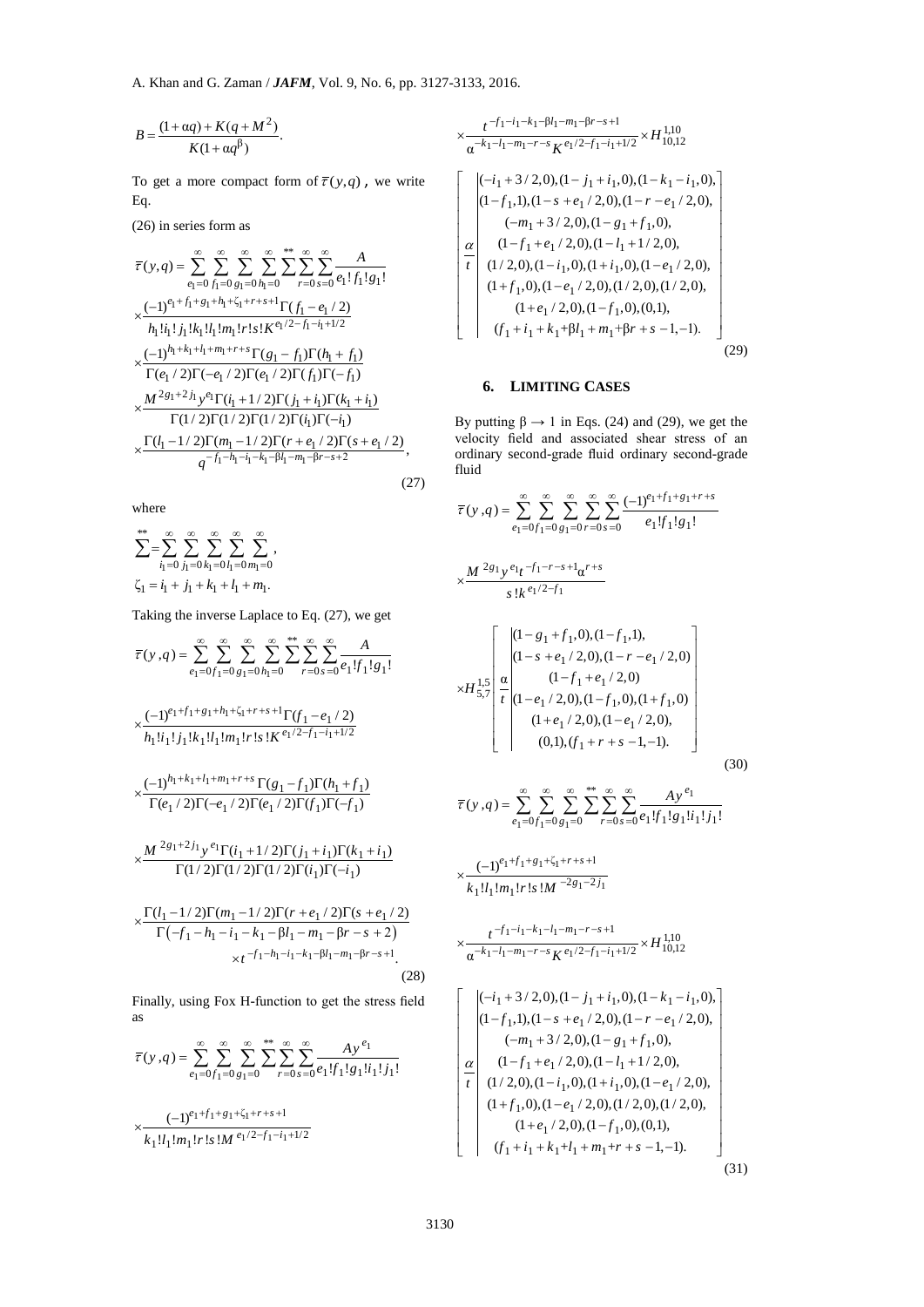#### **7. NUMERICAL RESULTS AND DISCUSSION**

We investigate the effect of a transverse magnetic field on the unsteady flow of a generalized secondgrade fluid through a porous medium past an infinite flat plate. Using Laplace transform technique for fractional partial differential equations, we are able to describe the velocity and stress fields of the flow. We obtain exact analytic solutions of these differential equations in terms of Fox H-function. Similar solutions for ordinary second-grade fluid are also obtained as a limiting case. Several graphs are presented here for the analysis of some important physical aspects of the obtained solutions.



Fig. 1. Velocity  $u(y,t)$  profile given by Eq. (24) for  $K = 2$ ,  $\beta = 0.6$ ,  $t = 4s$ ,  $M = 0.3$ ,  $P = 1.2$ ,  $A = 1$  and **different values of α.**



**Fig. 2. Shear stress**  $\tau(y,t)$  **profile given by Eq. (29) for**  $K = 2$ ,  $\beta = 0.6$ ,  $t = 4s$ ,  $M = 0.3$ ,  $P = 1.2$ ,  $A = 1$ **and different values of α.**

In Figs 1 and 2 the effect of viscoelastic (second grade) parameter  $\alpha$  on profiles of velocity and shear stress is shown. From these figures it is observed that the profiles of velocity and shear stress both amplifying with enlarging  $\alpha$ . This is due to the fact that increasing the values of  $\alpha$ would reduce the friction forces, and thus assists the flow of the fluid considerably; and hence, the fluid moves with greater velocity. Figs 3 and 4 shows the variation of the fractional parameter β. The velocity as well as the shear stress profiles changed its mono-tonicity by increasing β. The velocity increases first and then decreases when β is increased. Thus, it is obvious that the velocity field is influenced by the order of the time fractional derivative. Figs 5 and 6 shows the effect of the permeability *K* of the porous medium. It is noted that the velocity and boundary layer thickness increases with increasing permeability *K* of the porous medium. It may also be expected due to the fact that increasing values of *K* reduces the friction forces which assists the fluid considerably to move fast. Furthermore, the strongest shear stress occurs near the boundary and decreases rapidly with increasing distance from the plate. Figs 7 and 8 shows the variation of magnetic parameter *M*. It is observed that by increasing the magnetic parameter *M* the velocity decreases. The higher this value, the more prominent is the reduction in velocity. It is because of the fact that the introduction of a transverse magnetic field has a tendency to develop a resistive type force called Lorentz force, similar to drag force and upon in-creasing the values of *M* increases the drag force which leads to the deceleration of the flow. Also, it has been noticed that by increasing the trans-verse magnetic field results in thinning the boundary layer thickness. Thus the parameters *M* and *K* have opposite effects on the velocity profile. How-ever, the magnitude of the shear stress increases with increasing values of *M*. The magnitude of the shear stress in the close regime of the boundary is smaller as compared to the region away from the boundary.



Fig. 3. Velocity  $u(y,t)$  profile given by Eq. (24) for  $K = 2$ ,  $\alpha = 1.5$ ,  $t = 4s$ ,  $M = 0.3$ ,  $P = 1.2$ ,  $A = 1$  and **different values of β.**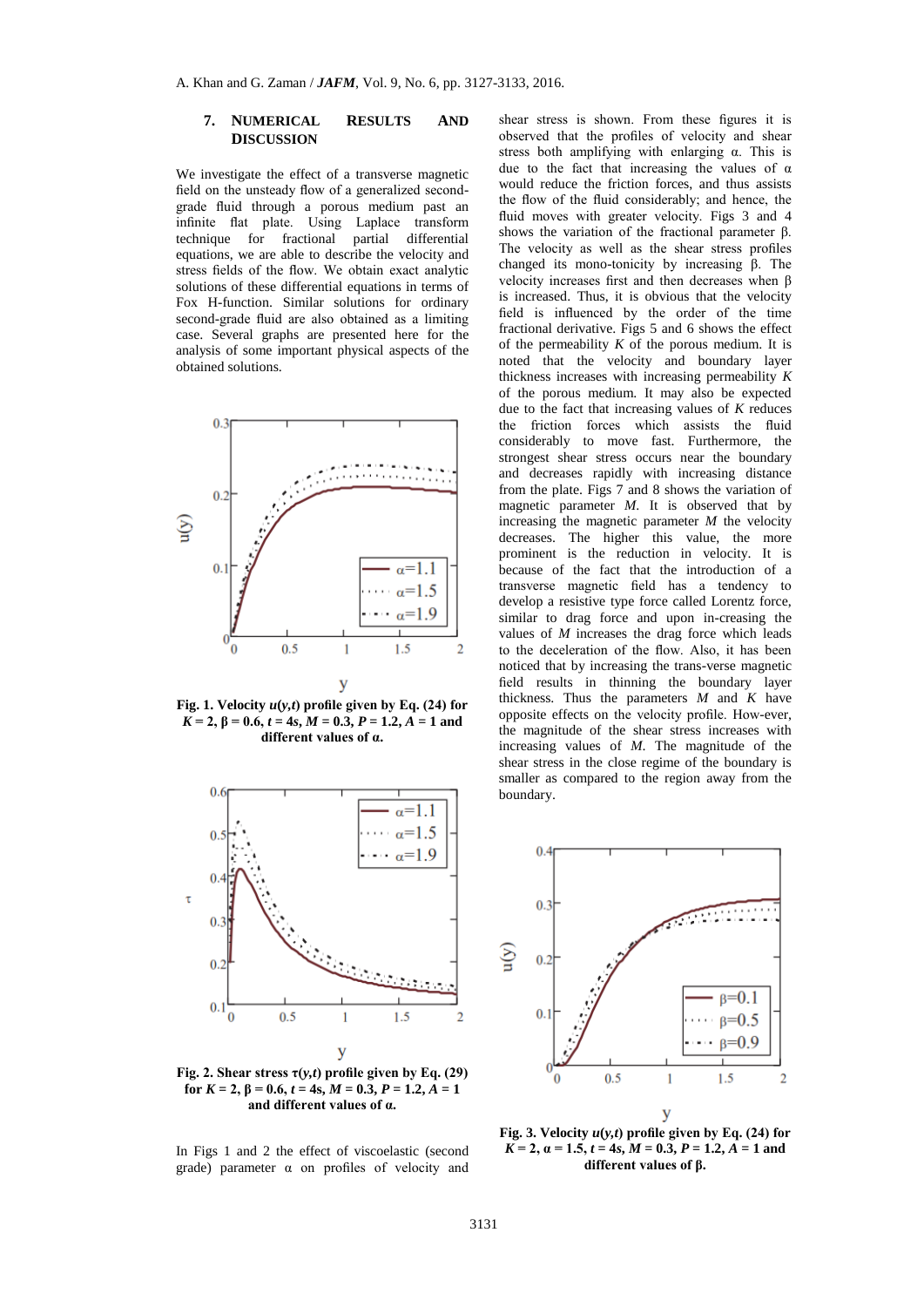

**Fig. 4. Shear stress**  $\tau(y,t)$  **profile given by Eq. (29) for**  $K = 2$ ,  $\alpha = 1.5$ ,  $t = 4s$ ,  $M = 0.3$ ,  $P = 1.2$ ,  $\hat{A} = 1$ **and different values of β.**



**Fig. 5. Velocity**  $u(y,t)$  profile given by Eq. (24) for  $\alpha = 1.5, \beta = 0.6, t = 4s, M = 0.3, P = 1.2, A = 1$  and **different values of** *K***.**



**Fig. 6. Shear stress**  $\tau(y,t)$  **profile given by Eq. (29) for**  $\alpha = 1.5$ ,  $\beta = 0.6$ ,  $t = 4s$ ,  $M = 0.3$ ,  $P = 1.2$ ,  $A = 1$ **and different values of** *K***.**



**Fig. 7. Velocity**  $u(y,t)$  profile given by Eq. (24) for  $\alpha = 1.5, K = 2, \beta = 0.6, t = 4s, P = 1.2, A = 1$  and **different values of** *M.*



**Fig. 8. Shear stress**  $\tau(y,t)$  **profile given by Eq. (29) for**  $\alpha = 1.5, K = 2, \beta = 0.6, t = 4s, P = 1.2, A = 1$ **and different values of** *M***.**

## **REFERENCES**

- Bandelli, R. and K. R. Rajagopal (1995). Start-up flows of second-grade fluid in domain with one finite dimension. *Int. J. Non-Linear Mech*. 30, 817-839.
- Das, S., S. K. Guchhait and R. N. Jana (2014). Effects of Hall currents and radiation on unsteady MHD flow past a heated moving vertical plate. *J. Applied Fluid Mechanics* 7(4), 683-692.
- Kabir, K. H., M. A. Alim and L. S. Andallah (2015). Effects of stress work on MHD natural convection flow along a vertical wavy surface with Joule heating. *J. Applied Fluid Mechanics*  8(2), 213-221.
- Mahmood, A., C. Fetecau, N. A. Khan and M. Jamil (2010). Some exact solutions of the oscillatory motion of a generalized second-grade fluid in